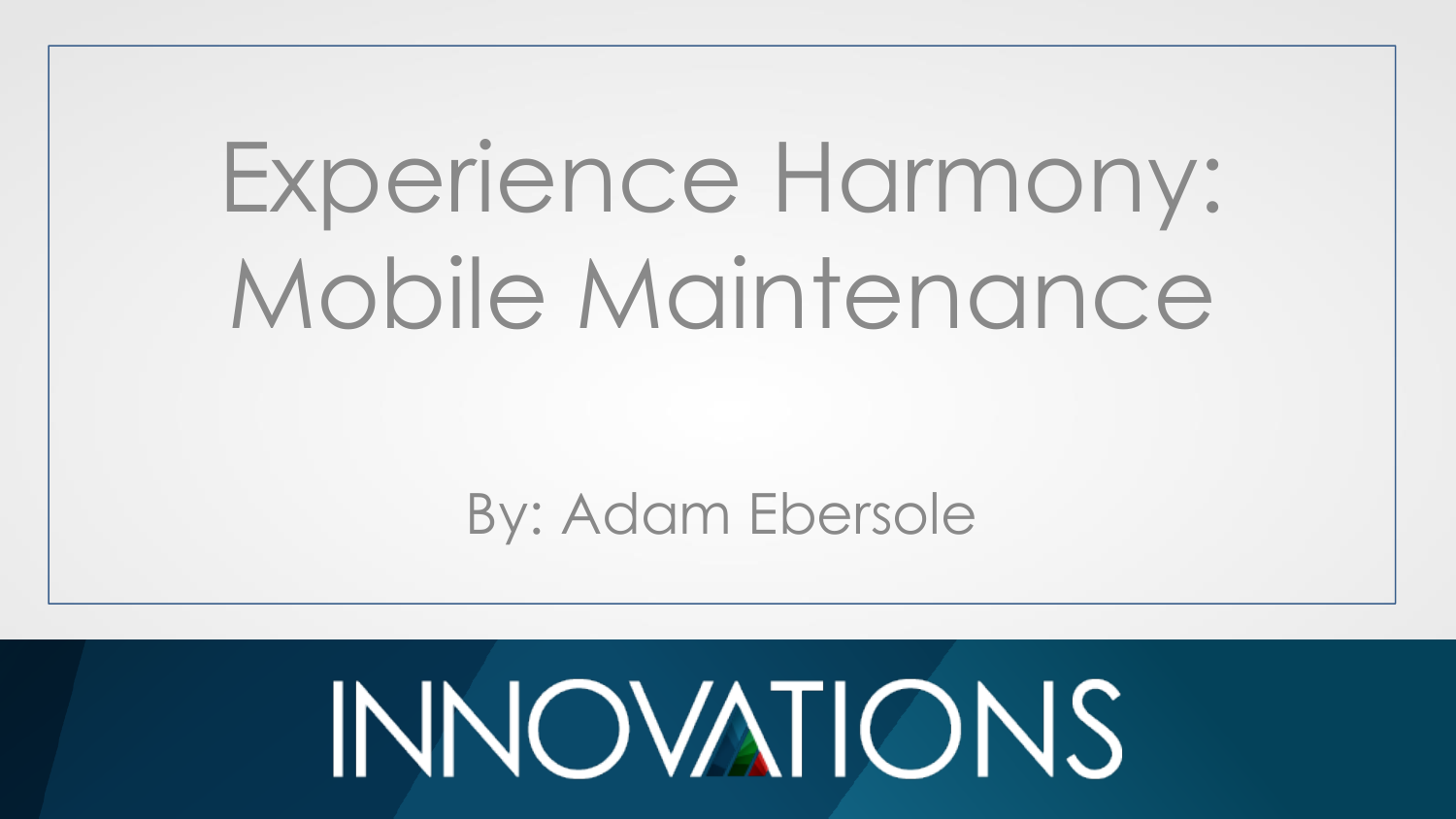## A cross-platform solution that puts your CMMS into the hands of workers in the field or on the plant floor

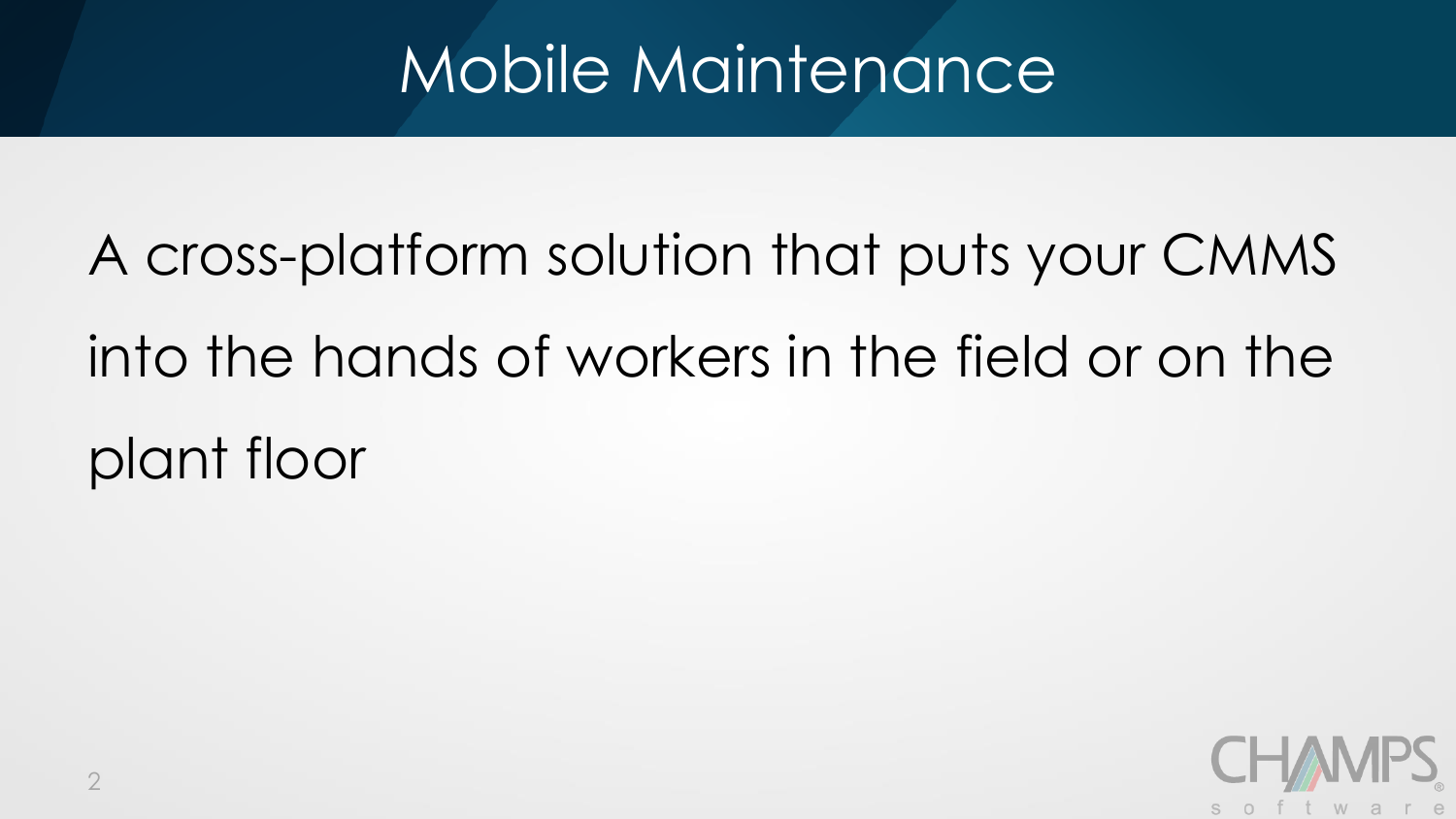#### Why?

- On The Go
- More Productive

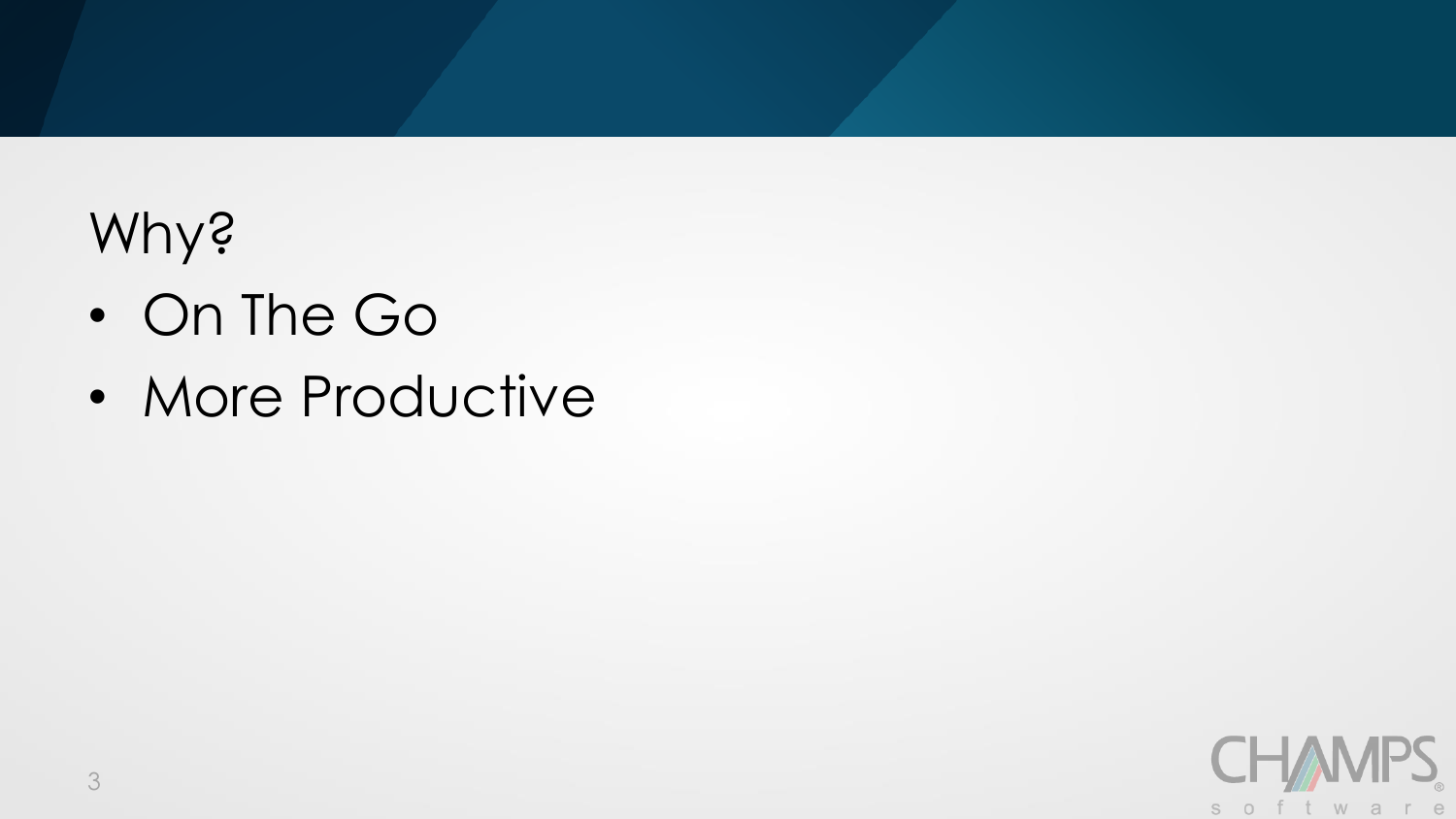

S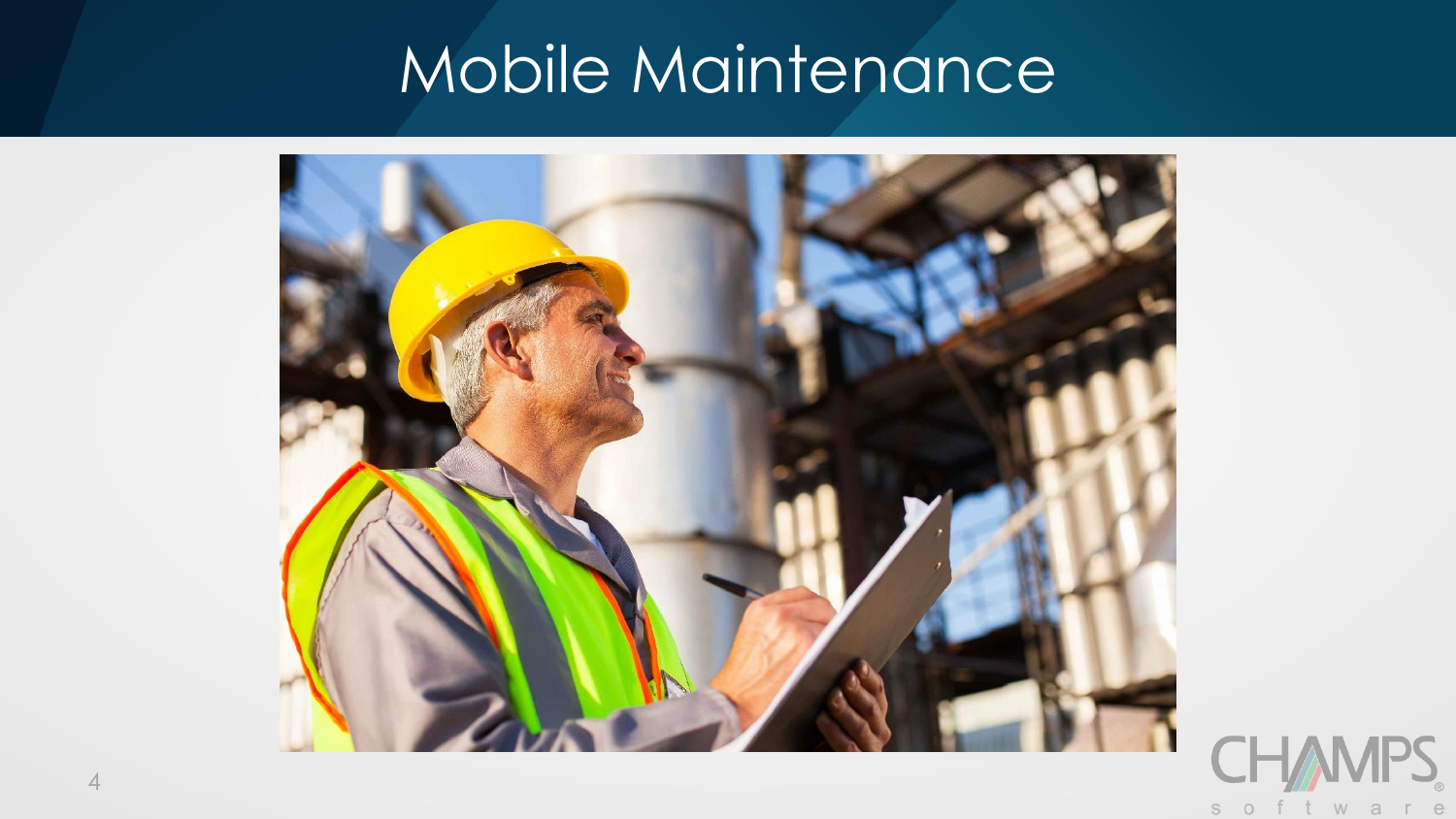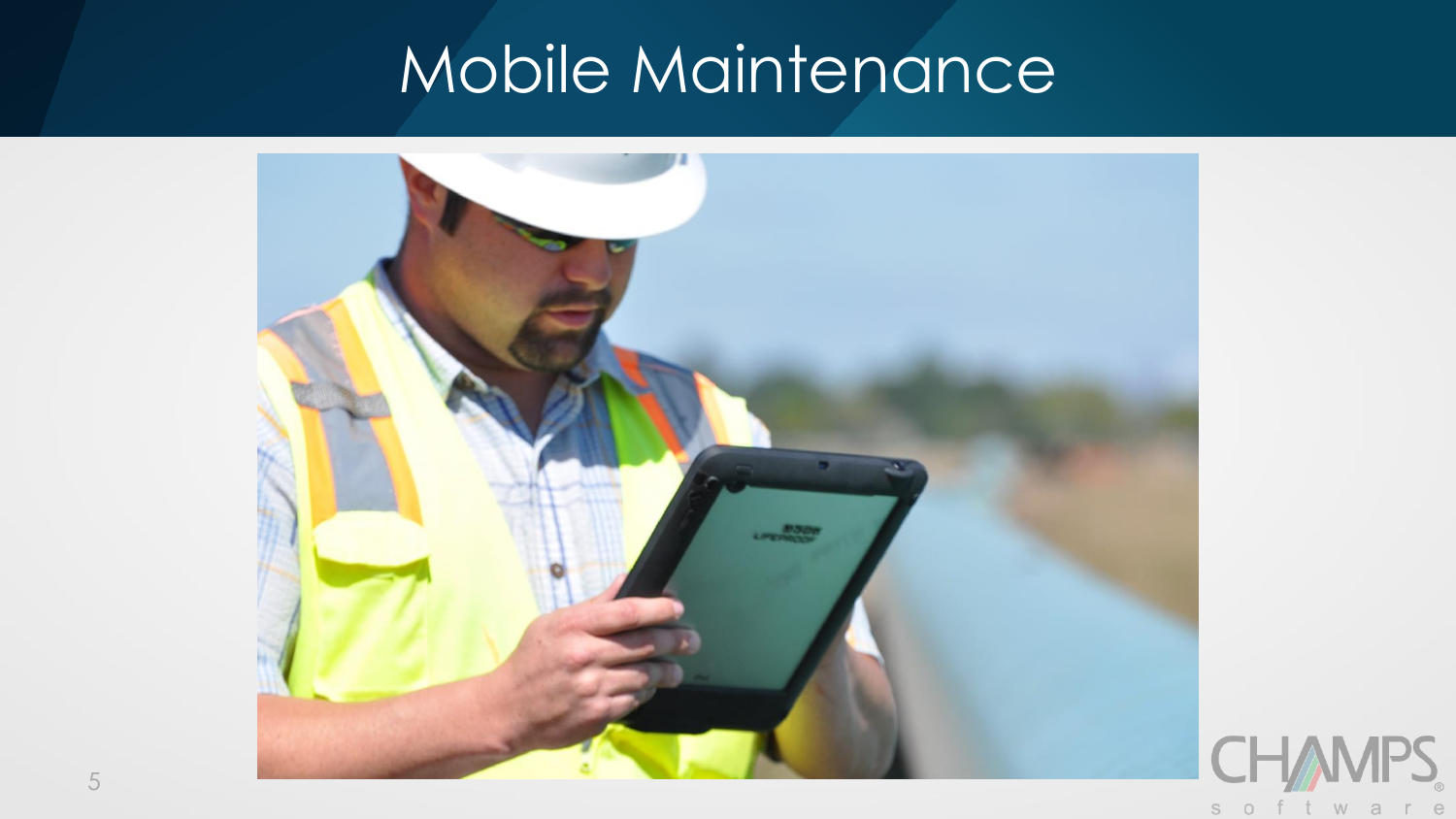#### **Roadblocks:**

"There are two primary challenges of implementing mobile CMMS technology: lack of software adoption by staff or technicians and slow app connections or Wi-Fi challenges." – Facilitiesnet

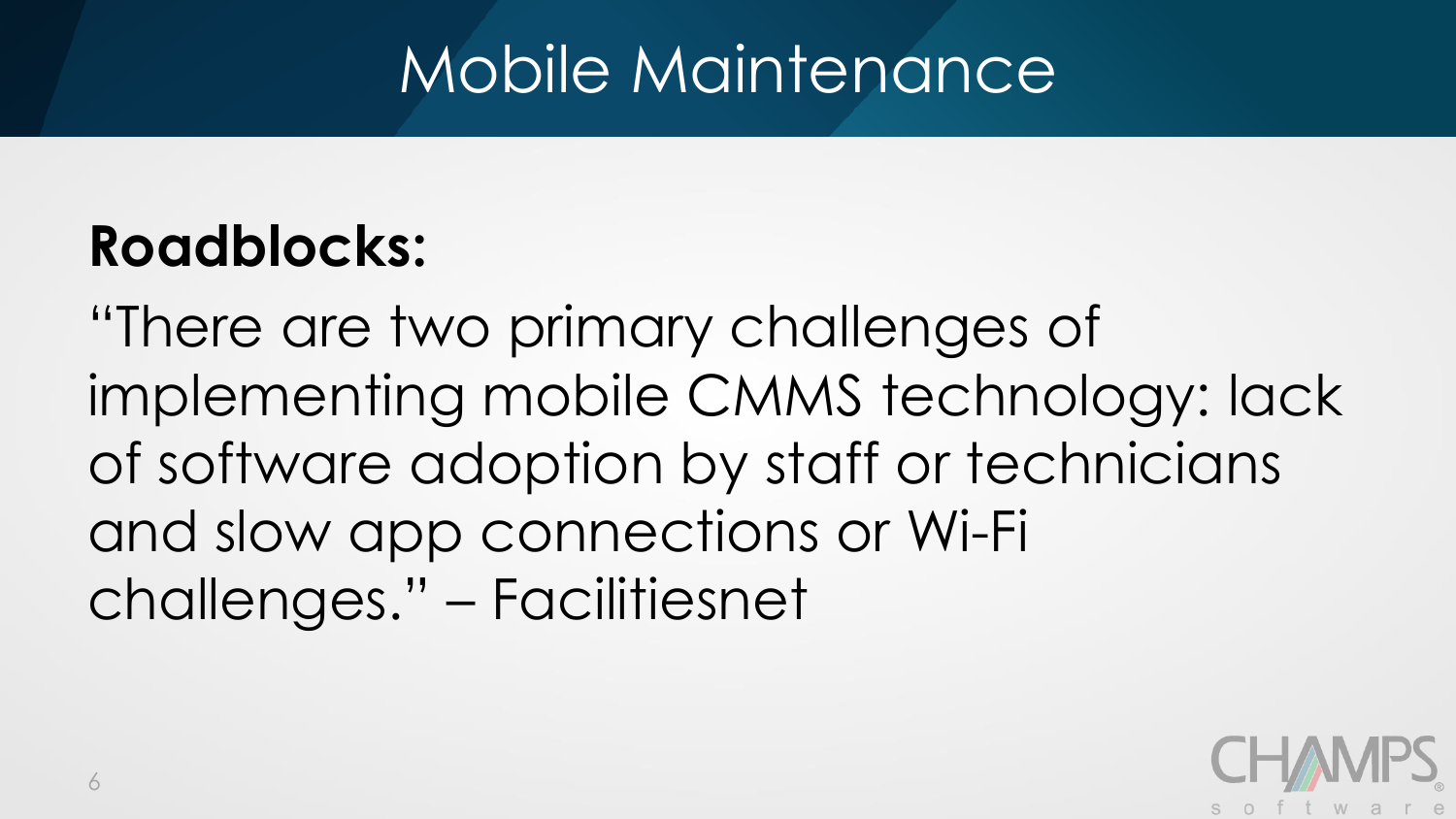#### Roadblocks:

- Adoption
- Connectivity

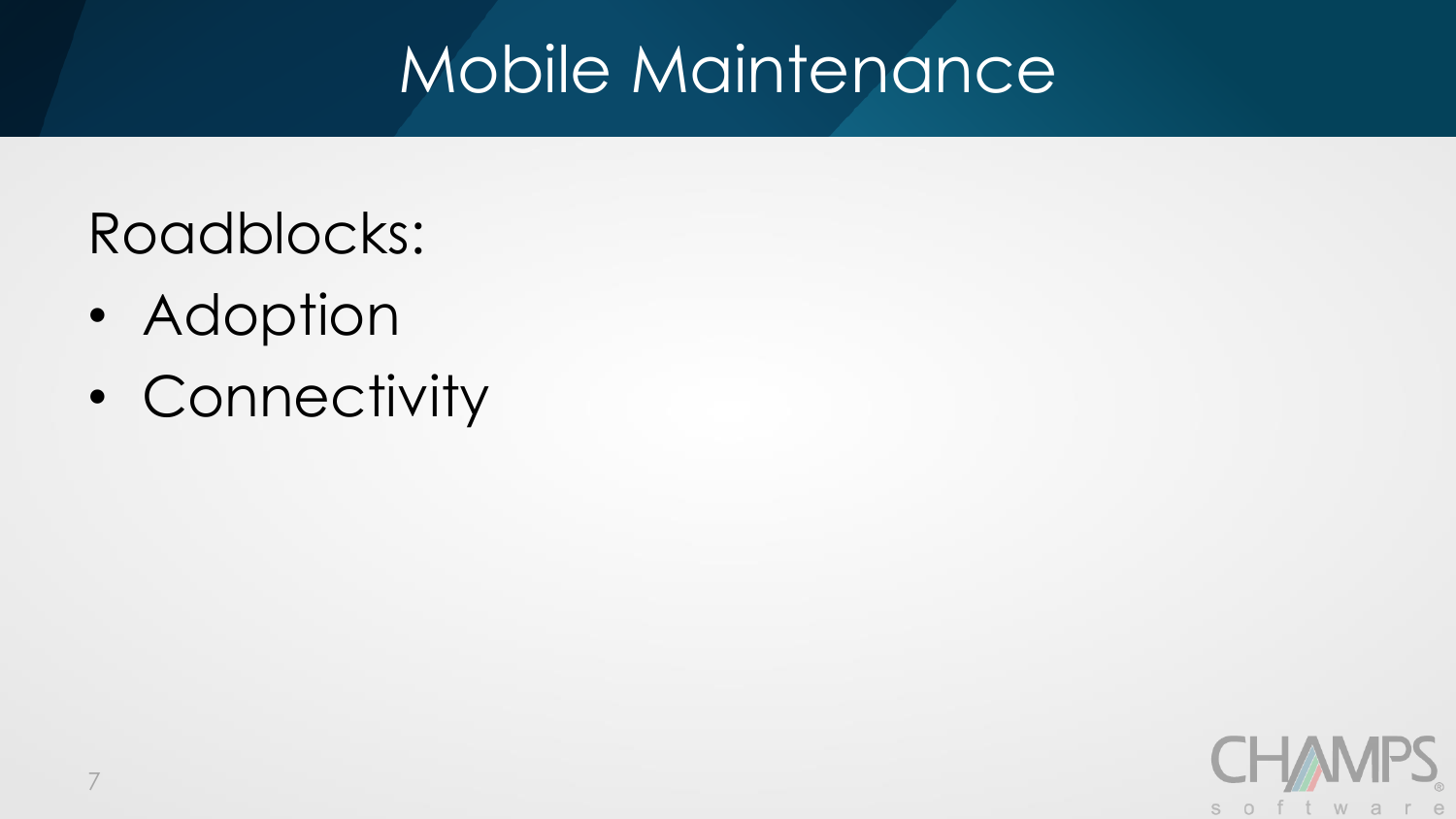Purpose Built User Experience

- Faster user adoption of the CMMS.
- More efficient utilization of time spent using the CMMS.

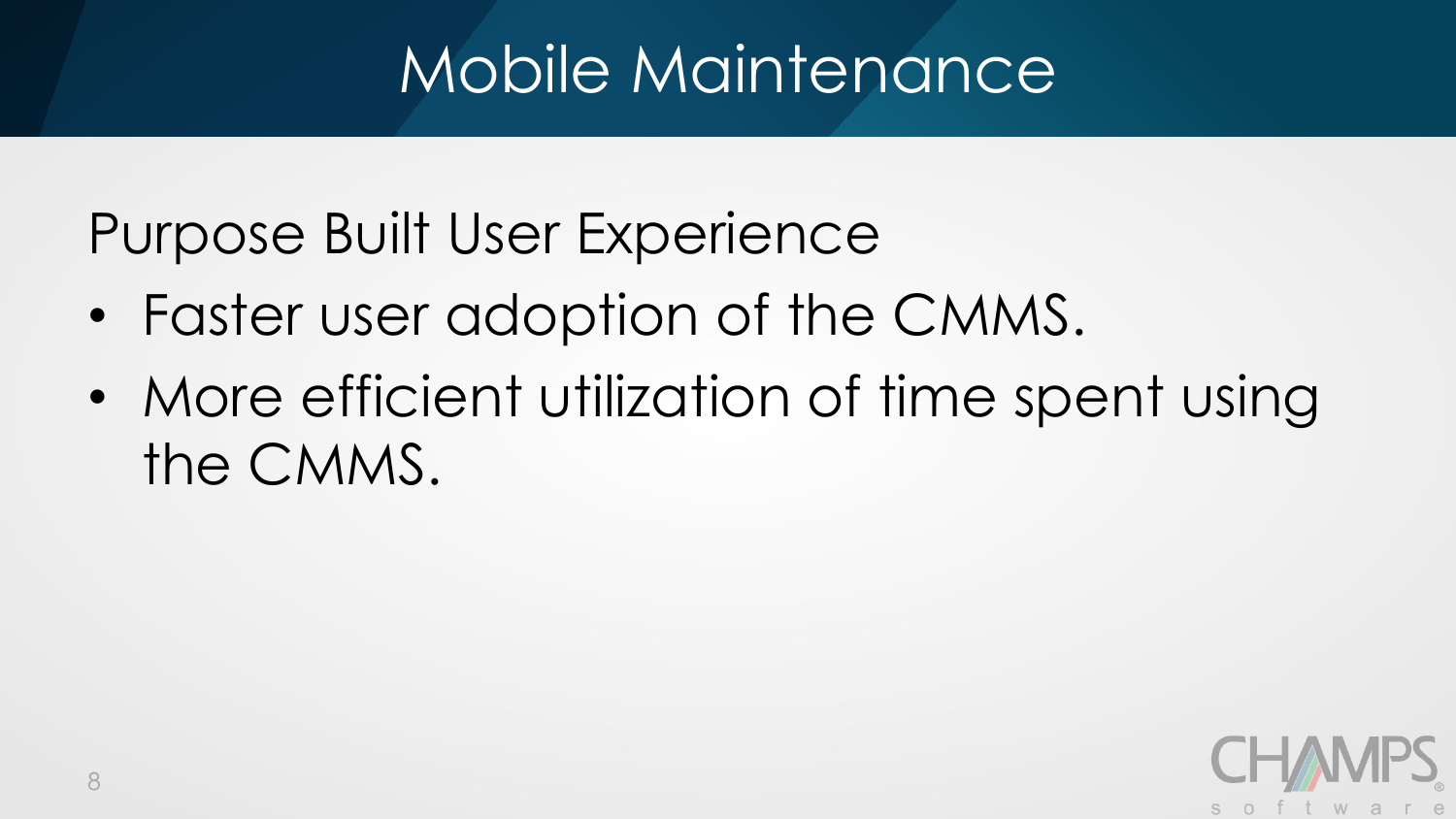| <b>GEN_HC-002</b><br><b>Assets</b>              |                          |  |
|-------------------------------------------------|--------------------------|--|
| <b>DETAILS</b>                                  | ₾<br><b>RELATED WORK</b> |  |
|                                                 |                          |  |
| <b>Asset ID</b><br><b>GEN_HC-002</b>            |                          |  |
| <b>Asset Name</b><br>Generator, Hydrogen Cooled |                          |  |
| Location<br>Cabinet G56                         |                          |  |
| <b>Make</b><br>GE                               |                          |  |
| <b>Model</b><br>33265                           |                          |  |
| <b>Serial Number</b><br>4342115                 |                          |  |
| <b>Type</b>                                     |                          |  |

#### • Simplified Interface

• Specific Data Points

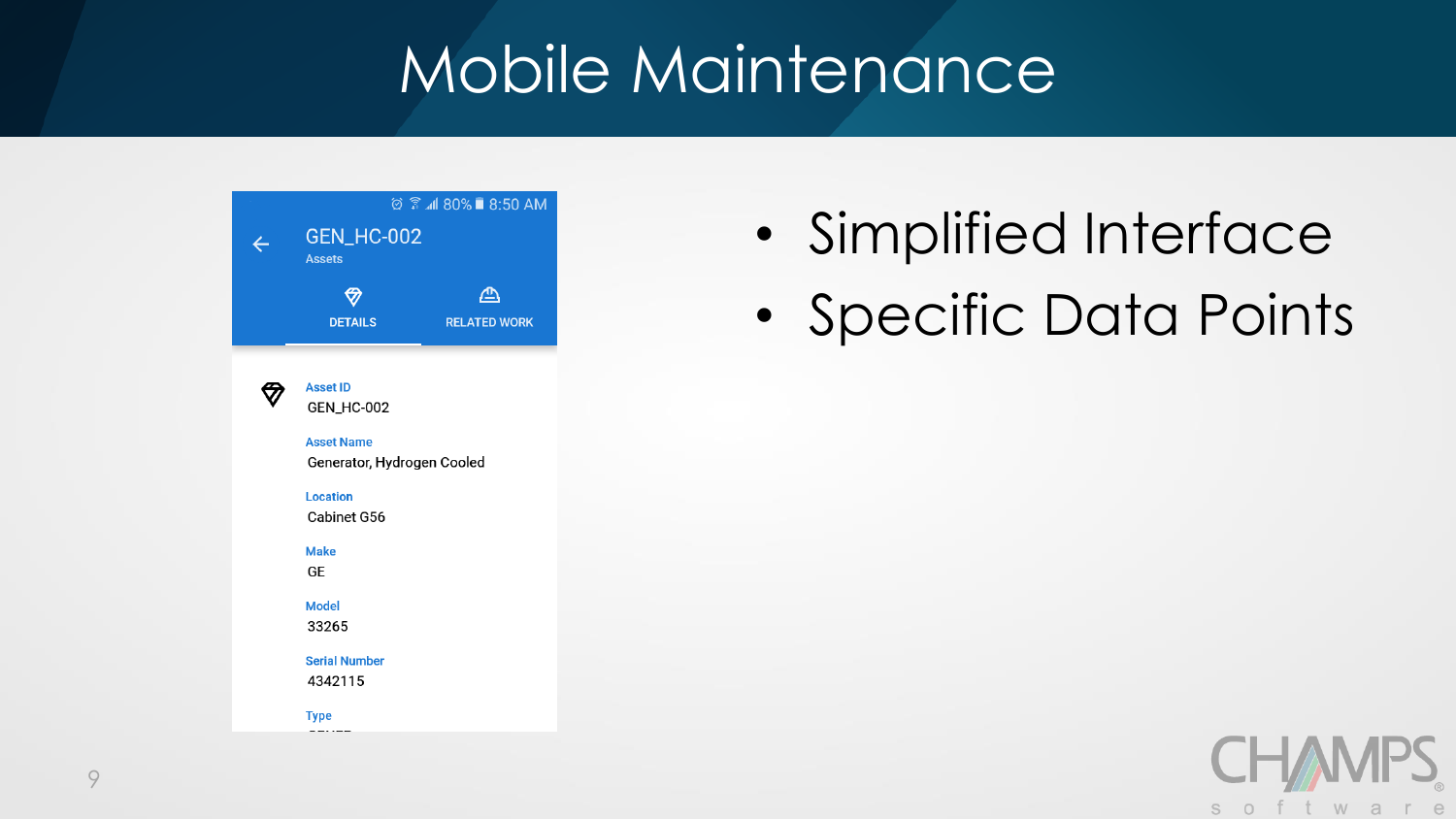|                                                                 | $\circledcirc$ $\circledcirc$ $\bullet$ $\bullet$ 8:49 AM |    |  |
|-----------------------------------------------------------------|-----------------------------------------------------------|----|--|
| <b>Assets</b>                                                   |                                                           |    |  |
| π.<br><b>DASHBOARD</b>                                          | <b>LIST</b>                                               |    |  |
| <b>My Assets</b>                                                | <b>All Assets</b>                                         |    |  |
| <del>∽</del><br><b>GEN_HC-002</b><br>Location Cabinet G56       |                                                           | Ø  |  |
| <b>GEN-HC-001</b><br>Location Room 304                          |                                                           |    |  |
| HVAC-MH-001<br>Location Behind Build 5, in the cage by the rear |                                                           | £э |  |
| guard entrance                                                  |                                                           | П, |  |

- Simplified Interface
- Specific Data Points

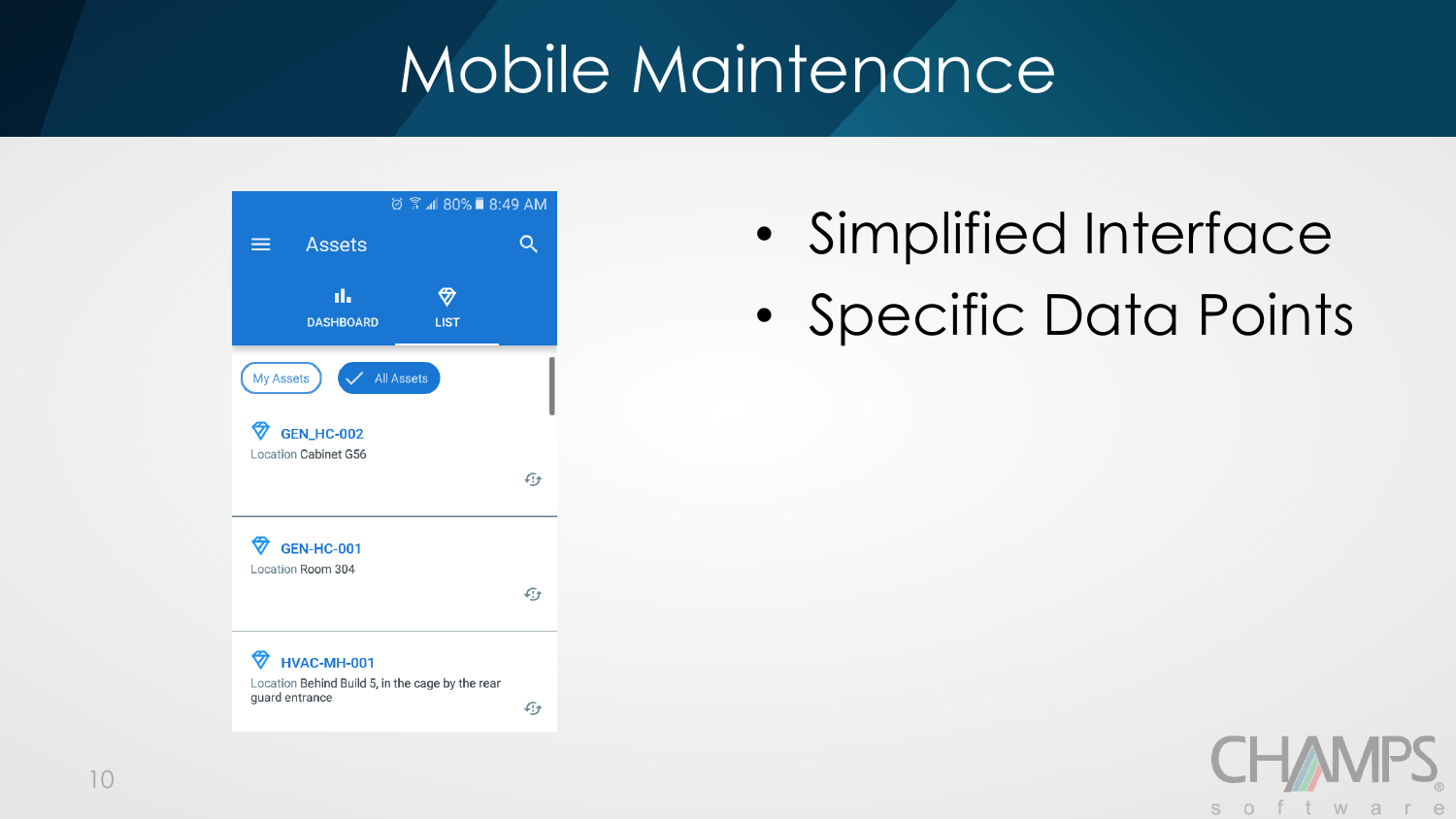

soft

**W** a,  $r$  e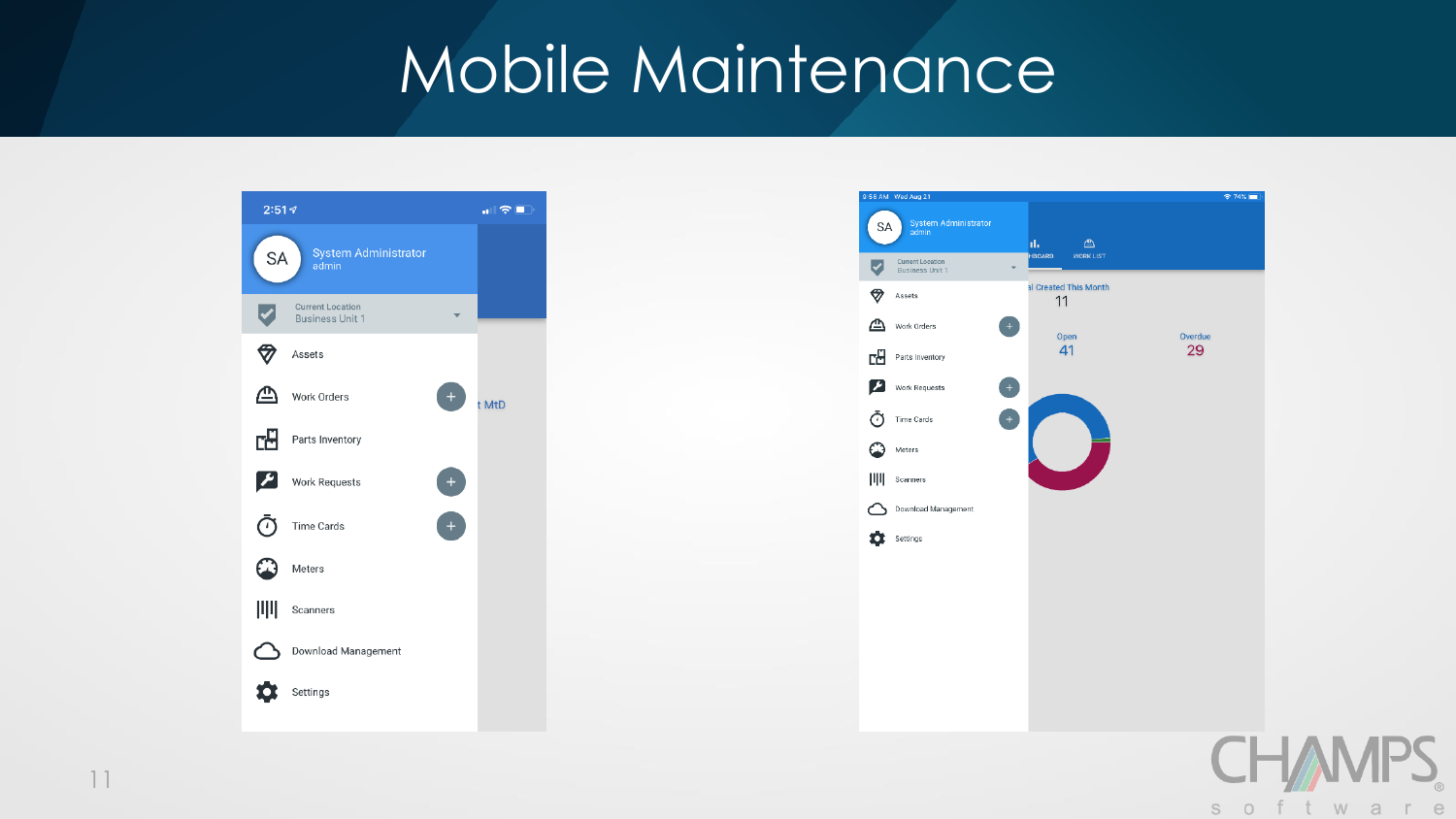#### Offline Functionality

- Reference important work instructions and equipment details.
- Greater flexibility in the timing of data capture leading to greater accuracy and data relevancy.
- Natively access device inputs such as a camera while offline to document work activities or problems found.

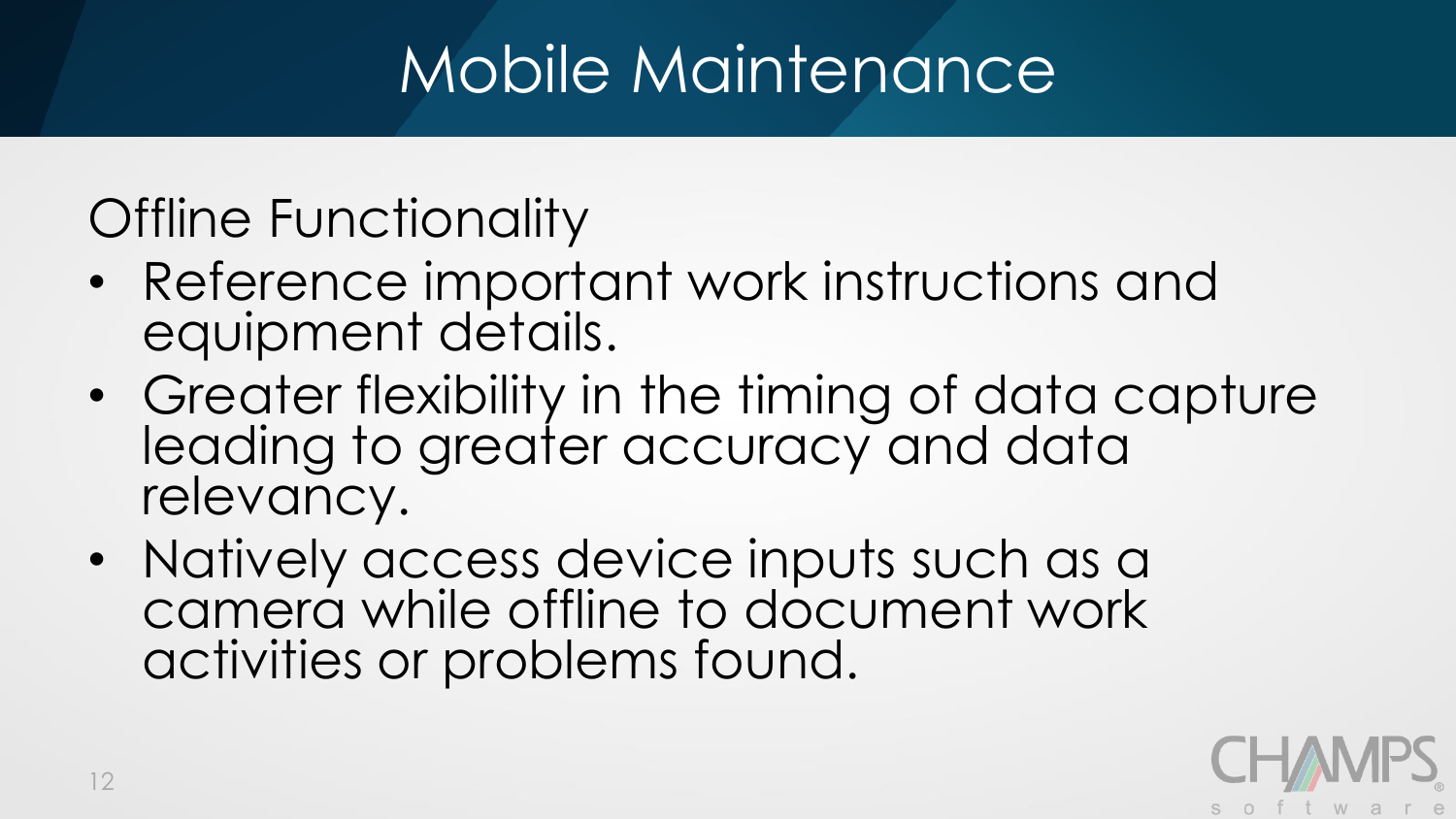| 07:57                     |                                                                                                 |                            | ※ ¥ 号。■   |
|---------------------------|-------------------------------------------------------------------------------------------------|----------------------------|-----------|
|                           | <b>Syncing And Downloaded Content</b>                                                           | <b>Download Management</b> |           |
| Offline Codes<br>Total: 9 | Offline Data Package · Form Codes<br><b>Pending Uploads</b>                                     |                            |           |
|                           | <b>V</b> GEN-HC-001<br>Generator, Hydrogen Cooled<br>Hydrogen Cooled Generator                  |                            | ø         |
|                           | WO-14-0085 · Complete<br>GEN-HC-001 Generator, Hydrogen Cooled<br>Battery needs to be replaced. |                            | G         |
|                           | MO-19-0094 · Open<br>GEN-HC-001 Generator, Hydrogen Cooled<br>Battery needs to be replaced.     |                            | M         |
|                           |                                                                                                 |                            |           |
|                           |                                                                                                 |                            | $\langle$ |



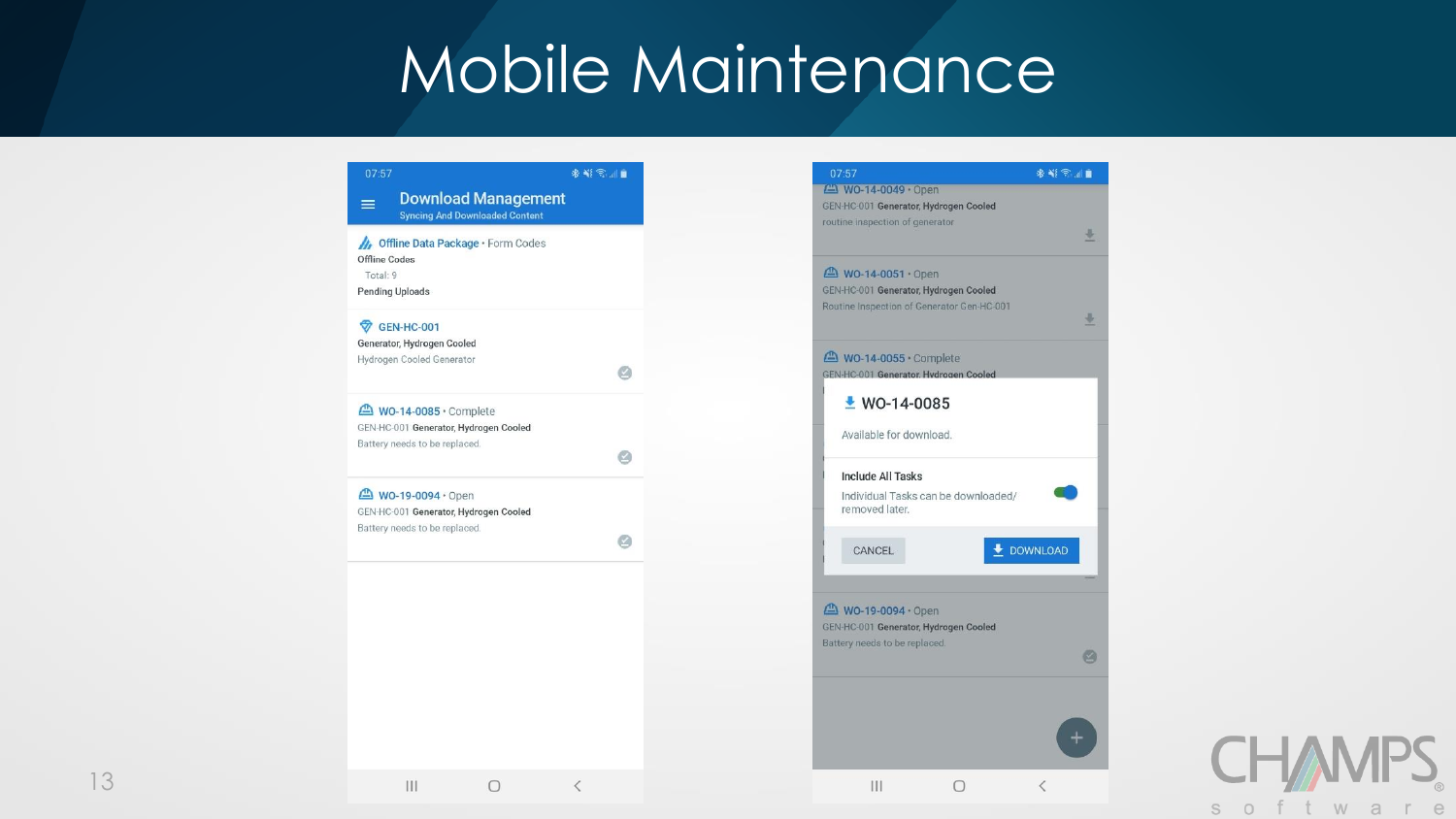Work Order Stopwatch Function

- Accurate time capture with precise start stop times.
- Simplified, intuitive interface for easy tracking.
- Prevention of user error when reporting time.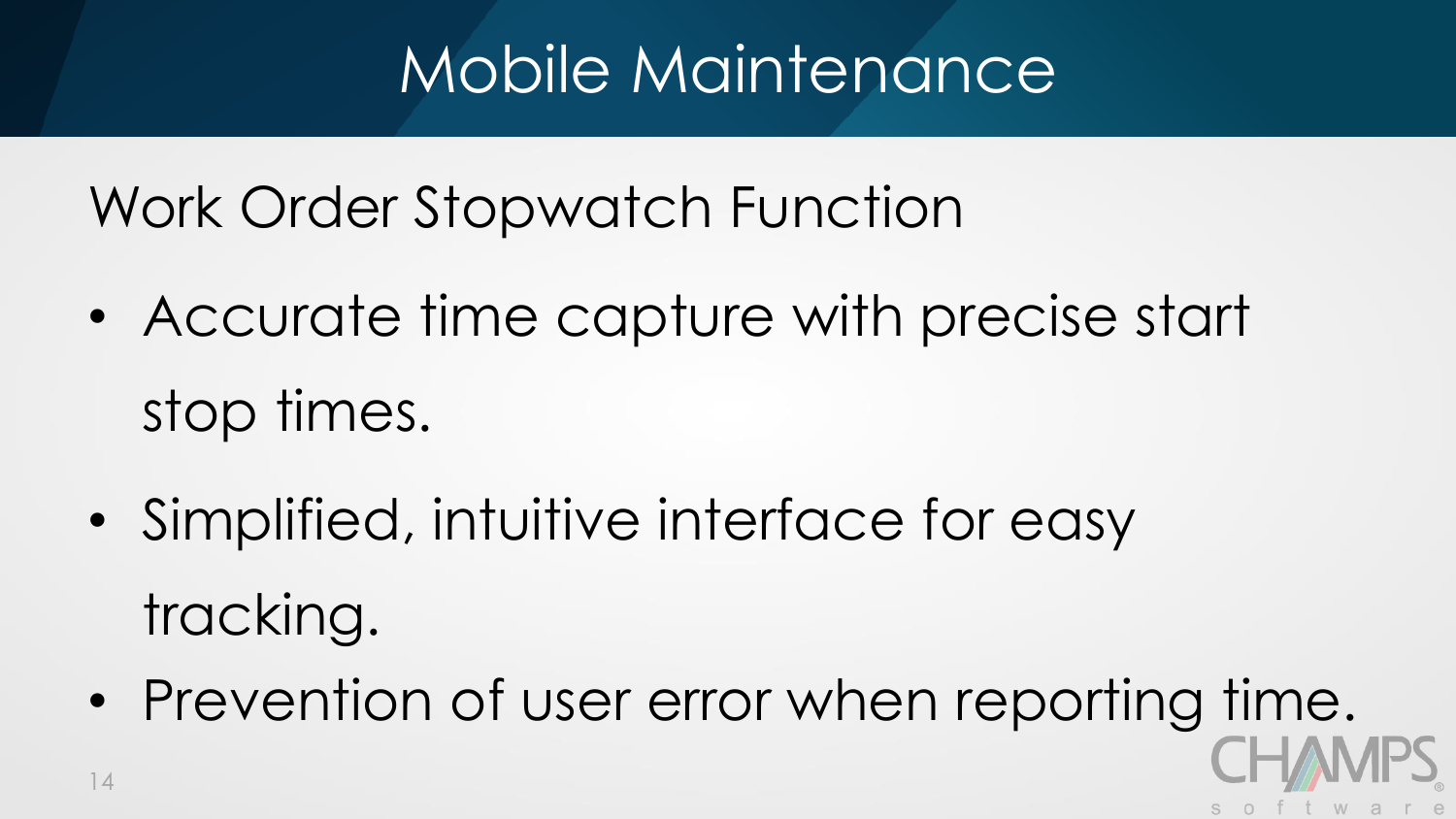| 多難合調<br>08:08                   |                                          |  |  |
|---------------------------------|------------------------------------------|--|--|
| $\leftarrow$                    | <b>Field Complete WO Step</b>            |  |  |
| WO ID                           | <b>Step ID</b>                           |  |  |
| WO-14-0049                      | 001                                      |  |  |
| Desc.                           |                                          |  |  |
| routine inspection of generator |                                          |  |  |
| <b>State</b>                    | <b>Assign To</b>                         |  |  |
| Complete                        | -Assign To-                              |  |  |
| % Complete                      | <b>Complete Date</b>                     |  |  |
| 100                             | 3/28/2018<br>4:06:25 PM                  |  |  |
|                                 |                                          |  |  |
| <b>Completed By</b>             |                                          |  |  |
| Adam Ebersole                   |                                          |  |  |
| <b>Failure Code</b>             | <b>Condition Code</b>                    |  |  |
| Remarks                         |                                          |  |  |
| -Remarks-                       |                                          |  |  |
|                                 | <b>CANCEL</b><br><b>DONE</b>             |  |  |
| Ш                               | $\overline{\left\langle \right\rangle }$ |  |  |

#### • Work Order Completion

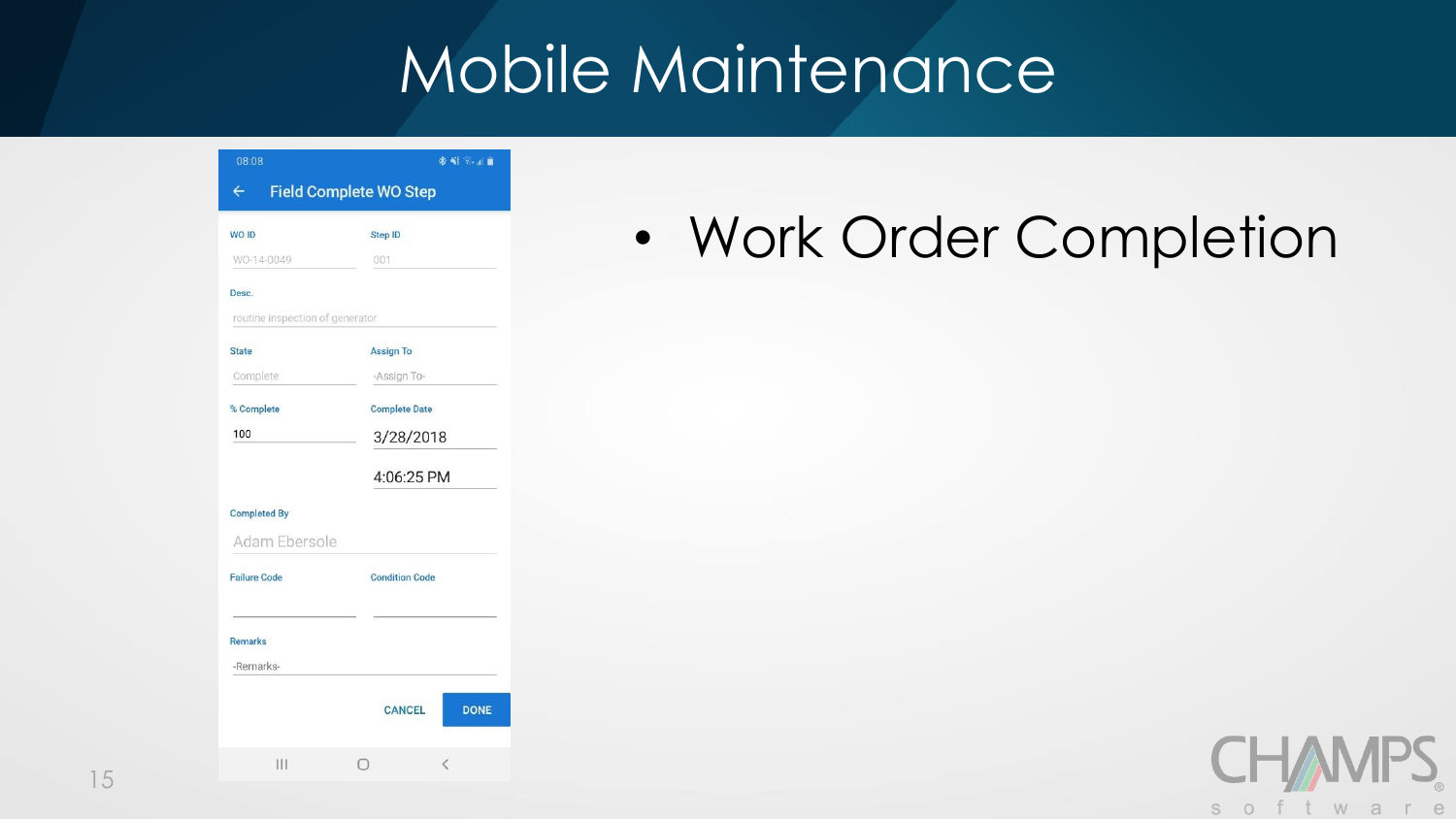

 $\bullet$ download\_20190207\_091145.png Size 117.01 KB

#### C Location

Link address https://www.google.com/ maps/place/28%C2%B052'51.5%22N +82%C2%B032'12.9%22W/ @28 8809842 -82 5374492 197/data=1

#### e **Instructional Manual**

Link address https://www.mathesongas.com/ pdfs/litCenter/InstructionManuals/ Instructions-HPNM-1-Hydrogen-Generator.pdf

2 39T170 AS01 inen

#### • Attachments